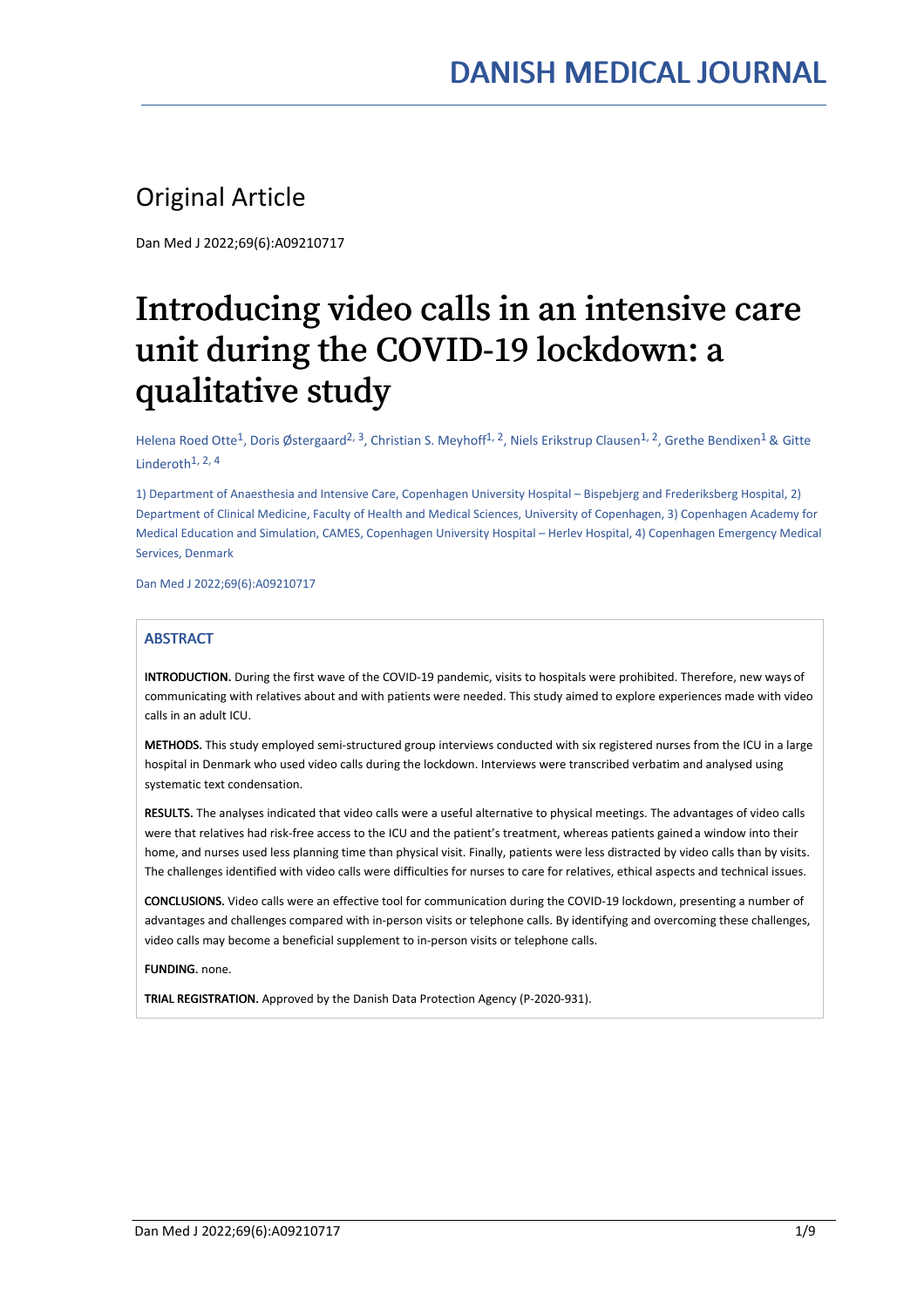

Patient making a video call in the intensive care unit.

The first Dane was diagnosed with COVID-19 in February 2020. By 11 March, the World Health Organization declared COVID-19 a pandemic. This triggered a lockdown imposed by the Danish government [1], and visits to hospitals by relatives were prohibited unless a patient had reached a critical or terminal state.

This was different from normal practice in the intensive care unit(ICU) where relatives are encouraged to visit patients regularly and take part in their care, as patients admitted to the ICU are often unable to form part of the decision-making process themselves and therefore rely on relatives to serve as their stand-in [2-4].

When relatives are restricted from visiting, it can be difficult to grasp the complexity of an ICU admission, which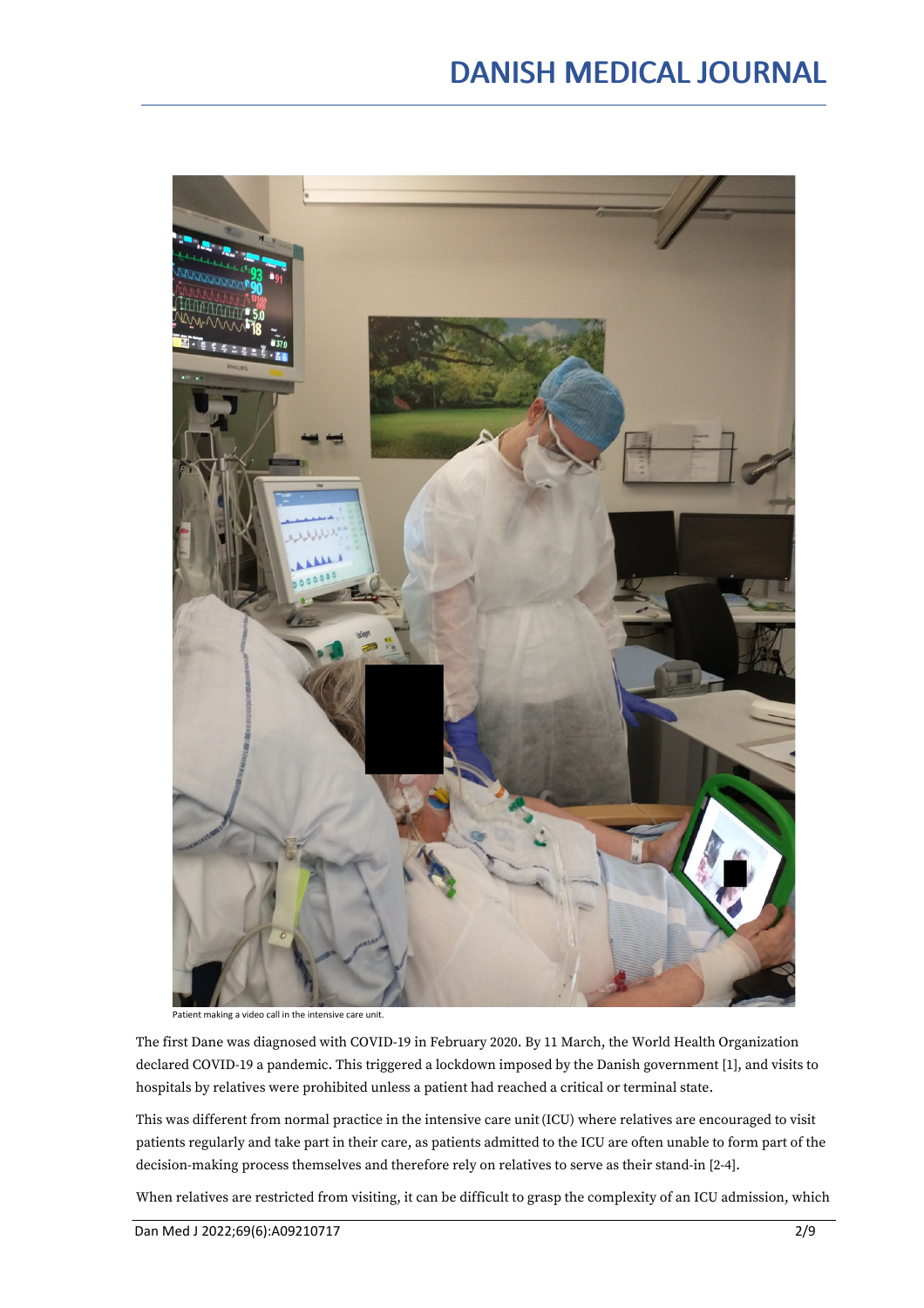may, in turn, challenge communication between staff and relatives [5]. Clear communication from the staff is important for relatives as their situation may be stressful, and one-third of close relatives are estimated to develop posttraumatic stress. This risk increases if they feel insufficiently informed [6, 7]. Alternative methods to handle communication between relatives, staff and patient were therefore needed during the lockdown. Video calls offered this alternative as it is available on most smartphones, a device owned by 90% of Danish households [8].

Video consultation is a well-documented tool in caring for patients with chronic illness and improving shared decision making [9, 10]. A study exploring the experience of telephone and video interactions during the COVID- 19 pandemic in an ICU setting in the US found that telephone calls were useful for brief updates and information sharing, whereas video calls were preferred for aligning clinician and family perspectives [11].

The aim of this study was to explore ICU nurses' experience with video calls during the COVID-19 lockdown and to understand what the nurses used video calls for and if they found it to be a useful and meaningful tool, both in their work life and for patients and/or relatives, hereby helping the facilitation of video calls as an everyday tool in an ICU setting.

#### **METHODS**

#### Design, setting and participants

The study was conducted to explore ICU nurses' experience with video calls during the first wave of COVID-19 from March to August 2020. The ICU was a 12-bed adult medical/surgical unit in a tertiary care teaching hospital in Copenhagen, Denmark. In the study period, most patients were admitted with COVID-19 [1].

Participants were ICU nurses who were specialised or in specialised training. Nurses were selected based on one subjective criterion: Experience with video calls during the lockdown. Participants were recruited via personal invitation by the first author and through e-mail by the fifth author; the included nurses were all among the personal invited. The participants were two male and four female nurses, with healthcare experience as presented in Table 1. Interviews were conducted during normal working hours by the first author.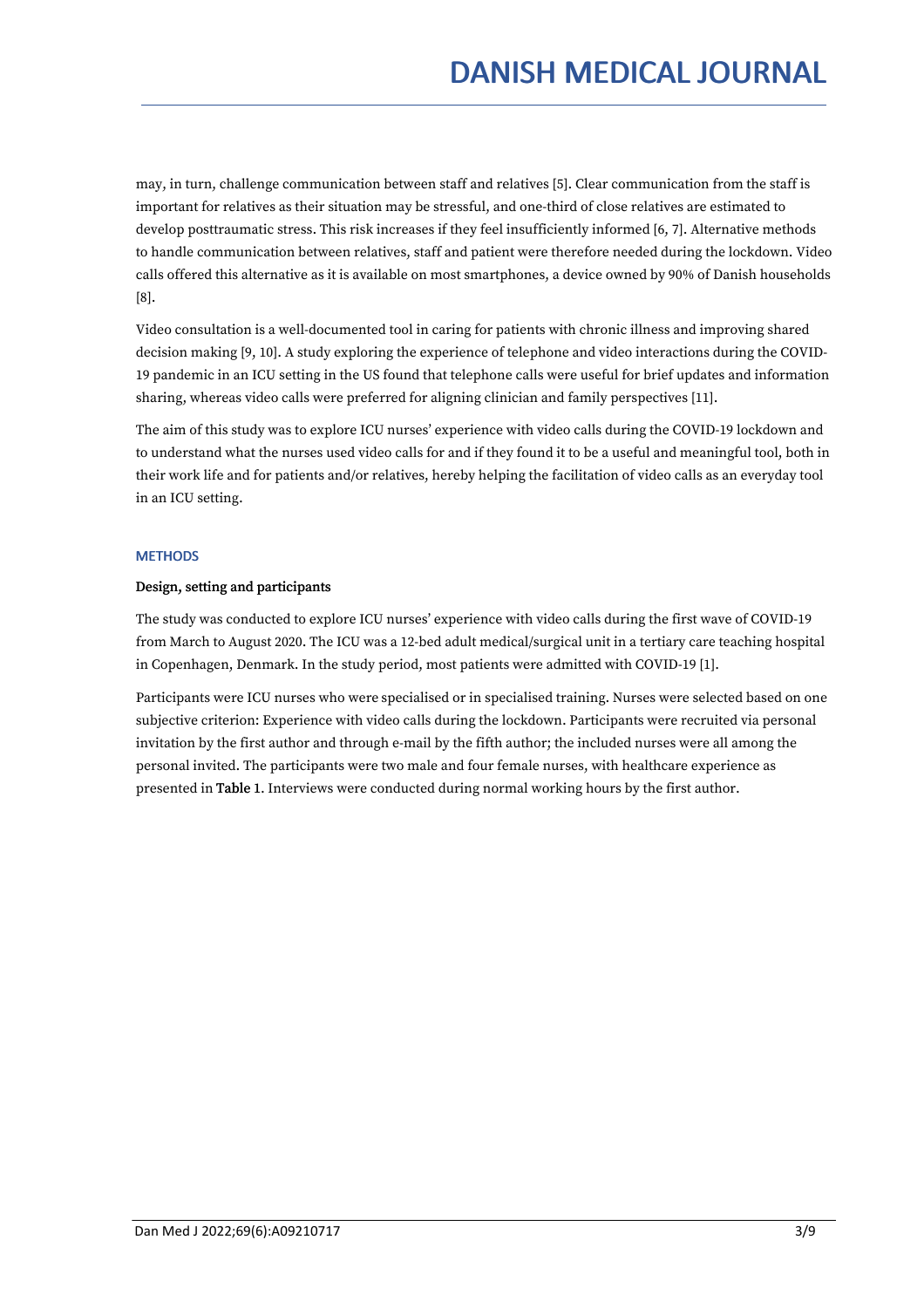| Nurse no.      | <b>Experience as</b><br>a nurse, yrs | <b>Experience from</b><br>the ICU, yrs |
|----------------|--------------------------------------|----------------------------------------|
| Males          |                                      |                                        |
| 1              | 10                                   | 3                                      |
| $\overline{2}$ | 30                                   | 25                                     |
| Females        |                                      |                                        |
| 3              | 5                                    | 0.5                                    |
| $\overline{4}$ | 10                                   | 4                                      |
| 5              | 17                                   | 10                                     |
| 6              | 11                                   | 5                                      |

### **TABLE 1** The nurses' experience.

Data collection was completed in September 2020 through two face-to-face group interviews, with three nurses participating in each. A semi-instructed interview guide was tested in a pilot interview prior to the group interviews on one ICU nurse, with both the first (HO) and the last author (GL) present (Appendix 1,<br>https://ugeskriftet.dk/files/a09210717\_-\_supplementary.pdf). Group interviews were chosen to facilitate debate among the nurses. Interviews were 35 min and 38 min in length, audio-recorded and transcribed verbatim. The data were completely anonymised.

The technical solution used for video calls was either the patient's phone or a secure video solution provided by Incendium on a dedicated tablet in the ICU. Nurses sent a text message with a link to the relative's phone to establish a video transmission. Each nurse had a unique log-in code for access. Nurses were introduced to the solution during a staff meeting and by e-mail.

#### Data analysis

Data analysis was conducted thematically, with an explorative and inductive approach using Kirsti Malterud's systematic text condensation four-step analytical approach [12]. The steps are presented in Table 2.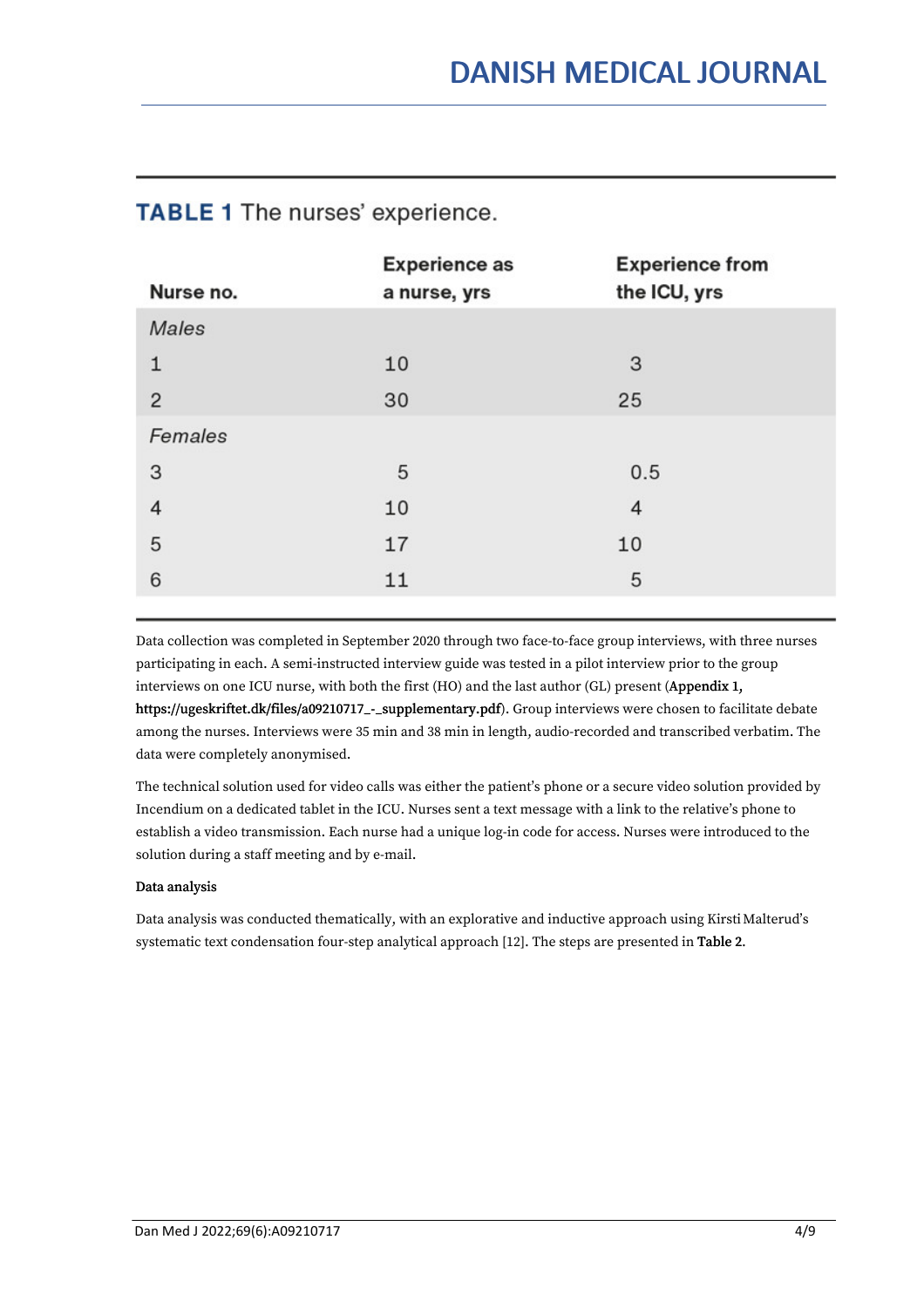#### **TABLE 2** Systemic text condensation.

| Step no.       | Subject                                  | <b>Analytic process</b>                                                                                                                                                                                       | <b>Performed by</b> |
|----------------|------------------------------------------|---------------------------------------------------------------------------------------------------------------------------------------------------------------------------------------------------------------|---------------------|
| $\mathbf{1}$   | Total impression                         | From chaos to theme<br>Reading the transcripts many times over to form an<br>impression and identifying possible themes                                                                                       | HO, GL              |
| $\overline{2}$ | Identifying and sorting<br>meaning units | Systematic review of the transcript<br>Identifying and sorting meaning units                                                                                                                                  | HO, GL              |
| 3              | Condensation                             | From code to meaning, where the meaning units<br>were deciphered and put together to form examples<br>of what was said in the interviews and specific<br>quotes were identified to illustrate statements made | <b>HO. GL. DØ</b>   |
| $\overline{4}$ | Synthesising                             | From condensation to descriptions and concepts,<br>where the findings were assessed and reflected upon                                                                                                        | HO, GL, DØ          |

The study was conducted in accordance with The Consolidated Criteria for Reporting Qualitative Research (COREQ Checklist) [13].

The themes were e-mailed to the participants, allowing them to comment; which none of them did.

#### Ethical considerations

The study was approved by the Danish Data Protection Agency (P-2020-931). Interview studies of this kind do not require ethical approval in the Capital Region of Denmark.

Trial registration: This study was approved by the Danish Data Protection Agency (P-2020-931).

#### RESULTS

#### Advantages of video calls

Video calls served as a useful alternative to a physical meeting, which was necessary during the first months of the COVID-19 pandemic. The restrictions on visits to hospital were a challenge to all involved, including the nurses who normally have close contact with relatives.

"I think we all had the feeling that it had to be really challenging for the relatives that we couldn't accommodate them, that they couldn't come and see their loved ones. I think this made all of us staff open to whatever could facilitate communication" (Nurse 6).

When the nurses encountered challenges explaining the clinical situation via telephone or felt that the relative needed additional insight, video calls were used. Through the video call, the nurses found that relatives improved their understanding of the setting.

"I was telling them [the relatives] about intubation and a ventilator. It [a video call] helped the relative to understand it all in a different way than by spoken word. The imagination is working overtime, so to see it with their own eyes gave some peace" (Nurse 2).

The nurses saw a potential for video calls as a supplement to physical visits, e.g., for relatives who had a long distance to the hospital or for vulnerable relatives as video calls may spare them a trip to the ICU.

"I think it's a good solution to have if something prevented relatives from coming ... new outbreaks or distances" (Nurse 1).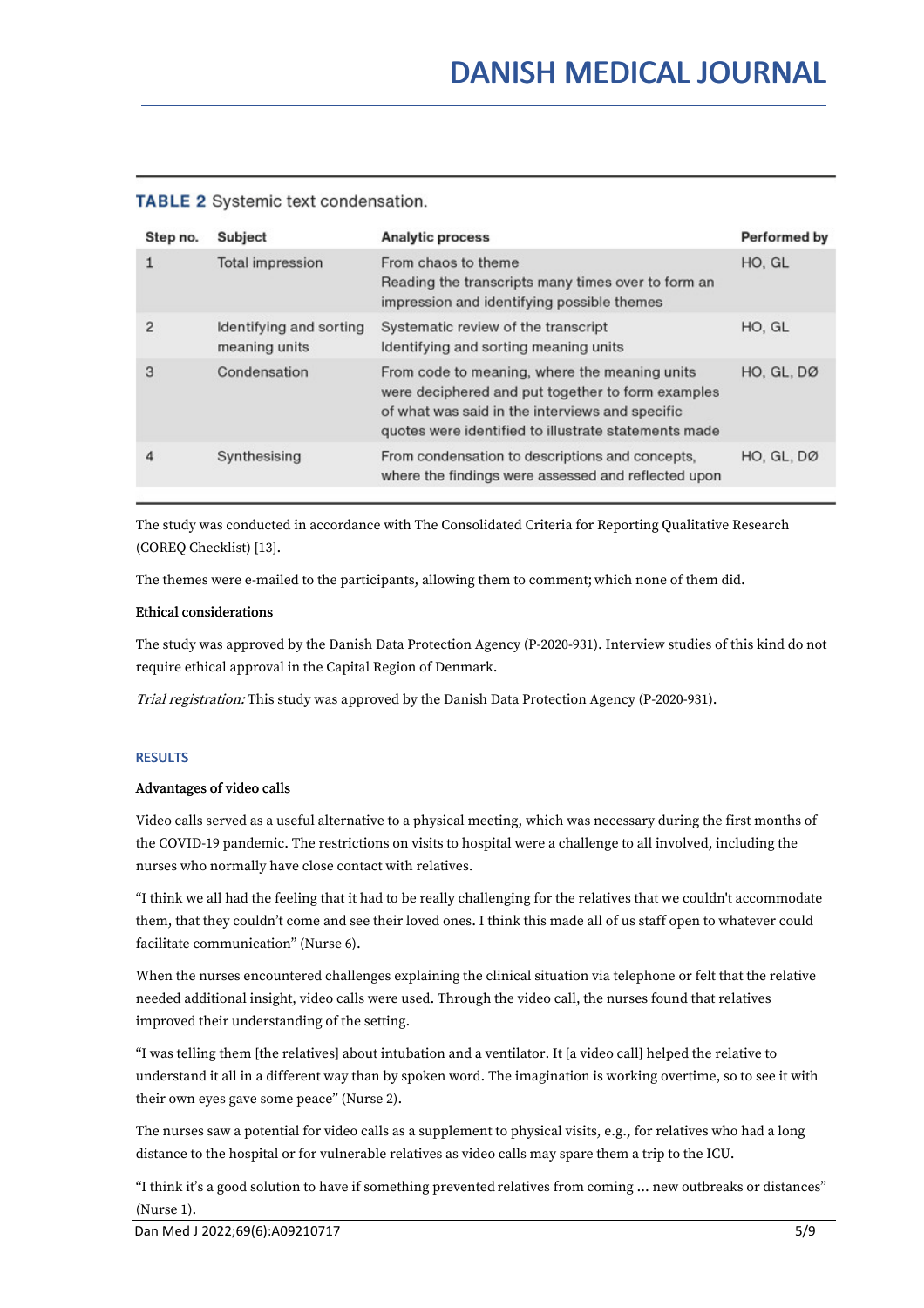Some patients were hospitalised for a long period and isolated from their relatives and everyday lives. Video calls offered a window into their homes and normal life that telephone calls or in-person visits did not, which nurses saw as an advantage.

"With one of the patients, the video was just left on, so he could see his wife cooking and his son playing with LEGO at the table … This way he was part of their everyday life" (Nurse 6).

The nurses found video calls to be less time-consuming than an in-person visit to the ward. Furthermore, video calls were easy to fit into routines and created fewer distractions for fellow patients and staff.

"Video calls had to be scheduled, but to a lesser extent than a physical visit. Sometimes, the entire shift may need to be scheduled around a physical visit. The video call was easier to fit in" (Nurse 3).

"There are fewer considerations to make to fellow patients when relatives are not physically present … Both the visitor and the co-patient get more privacy" (Nurse 5).

#### Challenges of video calls

Although the nurses were positive about video calls, none of them felt they could replace an in-person visit, and they all preferred relatives being present in the ward.

"…Without a doubt the most important thing is that relatives can be physically present during the hospital stay, both for the good and the bad" (Nurse 1).

The nurses found that video calls were an insufficient tool in caring for the relatives. Normally, nurses feel great responsibility in providing care for the relatives and have different tools that they use to get a sense of their emotional state. These tools were put on hold during the restrictions.

"It's difficult to get a sense of whether the relatives need additional attention after having contact with the patient when it's via video. The intimacy is lacking. If they need a shoulder to cry on, there's still this distance. It's a bit awkward trying to provide comfort over video" (Nurse 1).

With video call, the nurses felt that there were ethical aspects to consider that differed from those associated with physical visits, as many of the patients were incapable of understanding and remembering what happened.

"I have some ethical considerations when the patient has not given consent to video calls; after all, it is possible to take screenshots and post them on Facebook" (Nurse 4).

The technical aspect of video calls was a considerable challenge. The ICU had tablets with a secure connection for video calls. Both the tablet and the platform for video transmission required a login code. Some nurses had good experiences with this solution, whereas others found it troublesome to gain access. Problems differed from establishing a sufficient internet connection to problems with the loud-speaker function. The nurses described limited time and capacity to deal with technical problems because they were in the isolation unit. Thus, they either gave up on the video call or used the patient's smartphone instead.

"Our time is limited ... So, I didn't use itbecause I found it too complicated and time-consuming" (Nurse 6).

The themes from the discussions are condensed and presented in Table 3.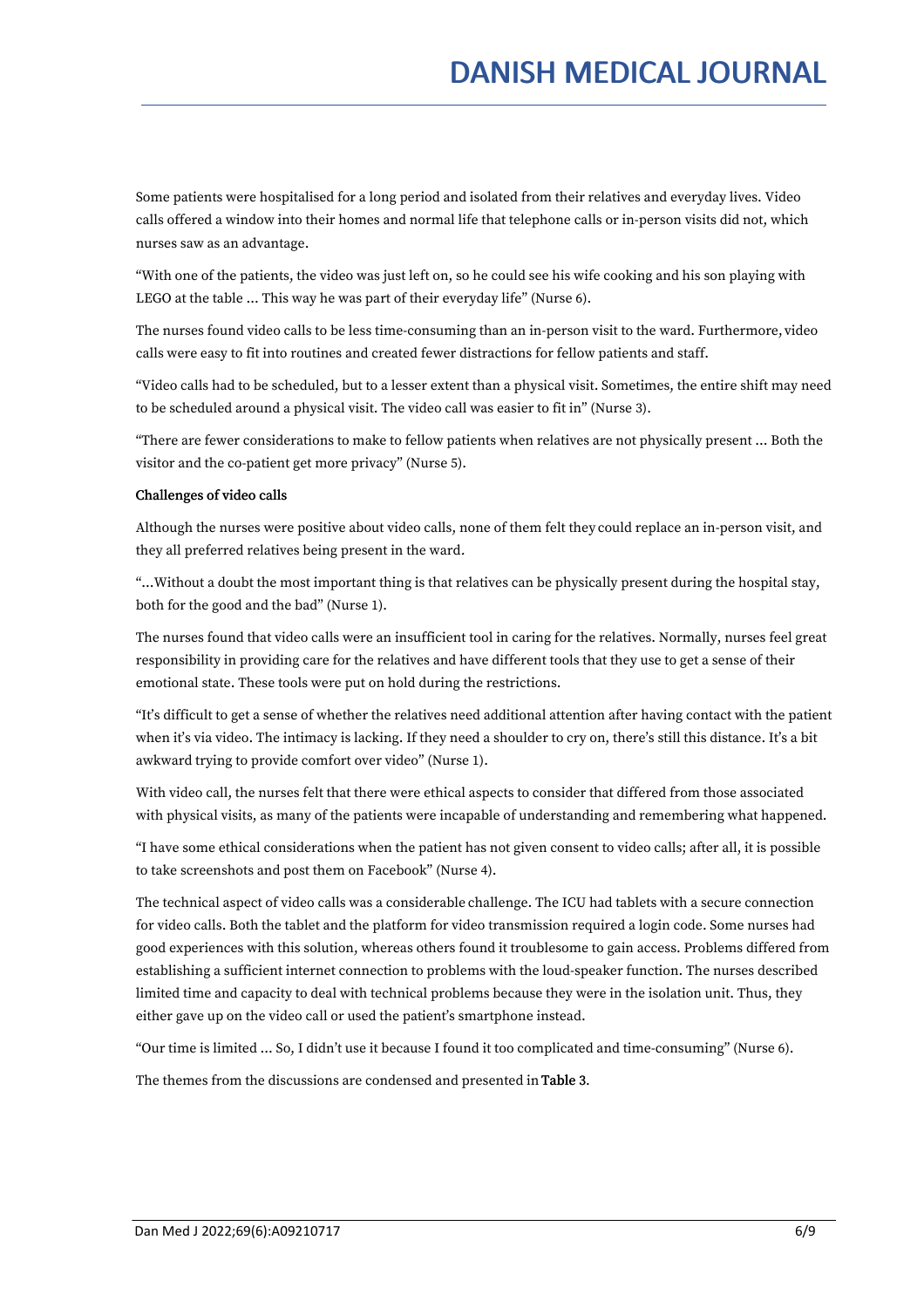TABLE 3 The intensive care nurses' experience with video calls during the lock-down. Main and subthemes from the qualitative analyses of the interviews.

|            | <b>Relative-related aspects</b>                                                                                                                              | <b>Patient-related aspects</b>                 | Implementation in the ICU                                                                                                                       |
|------------|--------------------------------------------------------------------------------------------------------------------------------------------------------------|------------------------------------------------|-------------------------------------------------------------------------------------------------------------------------------------------------|
| Advantages | Relatives get insight into treatment<br>More relatives can see the patient<br>No transportation<br>No transmission infection<br>Less overwhelming experience | The patient gets a window into his or her home | Less planning needed and not as time-<br>consuming as physical visits<br>Less distraction of fellow patients<br>compared with physical meetings |
| Challenges | Physical care and contact is missing<br>Difficult to care for the relatives                                                                                  | Ethical aspects related to filming the patient | Technical issues can be a barrier for use                                                                                                       |

#### **DISCUSSION**

We found that video calls introduced ad hoc at the ICU during the COVID-19 lockdown had both advantages and disadvantages to learn from for future use.

Video calls were used to show relatives the setting at the ICU and for maintaining a social connection between patients and relatives. The nurses felt that video calls were a helpful tool in providing a private space for relatives and patients to be together, which was needed. This was echoed in a similar study by Kennedy et al. [11], where relatives expressed that what they sought from video calls was more social time with the patient, without any interference by clinical staff. Furthermore, the study reported varying opinions about the effectiveness of video calls to gain an understanding of the clinical situation, even though clinicians found that video calls were effective for this purpose.

In our study, the nurses found that although video calls had advantages, they could not replace in-person visits as they worried that patients did not receive enough social contact. This is in line with findings from other studies [11, 14].

Less time consumption and fewer interruptions with video calls compared with in-person visits were an advantage expressed in this study, in contrast to what was found in similar studies [11]. Various technical difficulties, however, reduced how often video calls were used and with whom. In other studies, elderly people were found to prefer the phone, but enjoyed video calls when they were helped to use it [15, 16].

The ethical concerns raised by some of the nurses, with using video calls from within the ICU, was studied in Kennedy et al. [11]. Here, neither clinicians nor relatives found ethics to be a problem. However, the study did not examine the patients' views regarding this topic.

The relatives' wellbeing after ending a video call was a concern that the nurses expressed. This correlates with other studies where concerns were raised about sharing a negative status by telecommunication [15] and the nurses' inability to embrace the relatives' needs due to restrictions reduced their job satisfaction

#### The future potential of video calls

The COVID-19 pandemic has contributed to a wider and faster rollout of telecommunication in a hospital setting; especially in outpatient care, where telecommunication has been rapidly implemented to lower the transmission risk [15, 17]. However, telecommunication has a wider potential.

Video calls have been shown to be an effective tool with outpatients [9] but hold a potential for hospitalised patients as well, even beyond the pandemic setting. This is seen, e.g., in communication with relatives, as they can participate in the hospitalisation of the patient from afar, while upholding a degree of nonverbal communication [11]. In the study by Kennedy et al. [11], the effectiveness of audio-only telephone calls and video calls was compared and the latter was found to be slightly more effective, rated higher by clinicians than by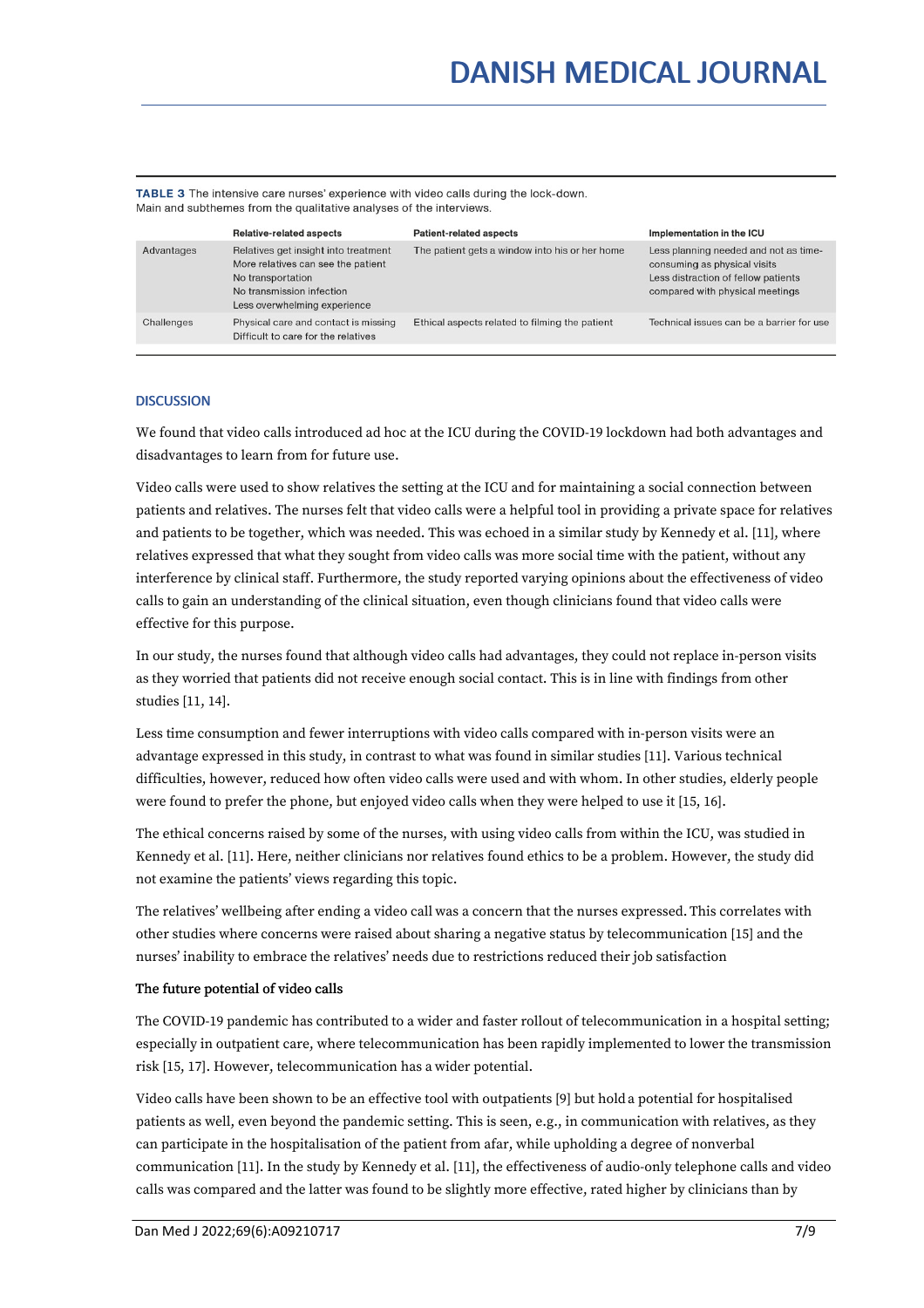relatives. However, increasing awareness of the potential of video calls through this and similar studies, and putting video calls to wider use to improve communication, may potentially increase the satisfaction of clinicians, relatives and patients alike [11, 18].

Technical solutions that are easy to use are of the greatest importance for video calls to reach their full potential. A study on how to implement new technology in the acute setting found that it was pivotal that technology was easy to use for it to be implemented [19]. In our study, nurses cited technical difficulties as a limitation to how often they used video calls, which was also found in other studies [11, 16].

#### Limitations

Only six nurses were included in this study; representing a small number of nurses working at the studied ICU. Therefore, full saturation may not have been reached. However, the nurses expressed similar opinions in the two interviews, giving us reason to believe that limited new knowledge would have been achieved from more interviews. Several nurses who were asked to participate had failed to establish a video call and were therefore not included. This may potentially contribute to presenting a more positive outlook on video calls than was actually the case, as changing behaviour and work habits to include new technologies can be challenging [19].

Overall, the nurses had a positive attitude towards video calls, which may reflect the uniqueness of the situation of the lockdown, where everyone had to make the best of what was available [16]. This study did not include relatives or patients and how they perceived video calls, so further studies describing their prespectives are warranted.

#### **CONCLUSIONS**

This study found that video calls were a helpful tool during the COVID-19 lockdown. Video calls had advantages as an alternative to a physical meeting as relatives could gain insights into patient treatment without risking infection or having to travel long distances. The advantages for patients were that they obtained a "window" into their home and normal everyday life. Nurses experienced an advantage in saving time and reducing the number of interruptions in their daily routines by video calls compared with visits.

The nurse-relatives relation was a challenge as the nurses could not provide care for the relatives through video calls. Technical problems were possibly the greatest challenge as several of the nurses invited to participate in the study had failed to use the equipment.

Correspondence Helena Roed Otte. E-mail: helena\_otte@hotmail.com

Accepted 26 April 2022

Conflicts of interest Potential conflicts of interest have been declared. Disclosure forms provided by the authors are available with the article at ugeskriftet.dk/dmj

Acknowledgements We take this opportunity to thank the intensive care nurses for their time and for input that contributed to this study. We also want to thank Incendium for providing a technical solution allowing us to use video transmission.

Cite this as Dan Med J 2022;69(6):A09210717

#### **REFERENCES**

1. Statens Serum Institut. COVID-19 i Danmark. Epidemiens første bølge. Status og Strategi. https://www.sst.dk/- /media/Nyheder/2020/COVID-19-i-Danmark\_-Epidemiens-foerste-boelge\_-Status-og-Strategi\_-Version-23\_-marts-2020 (3